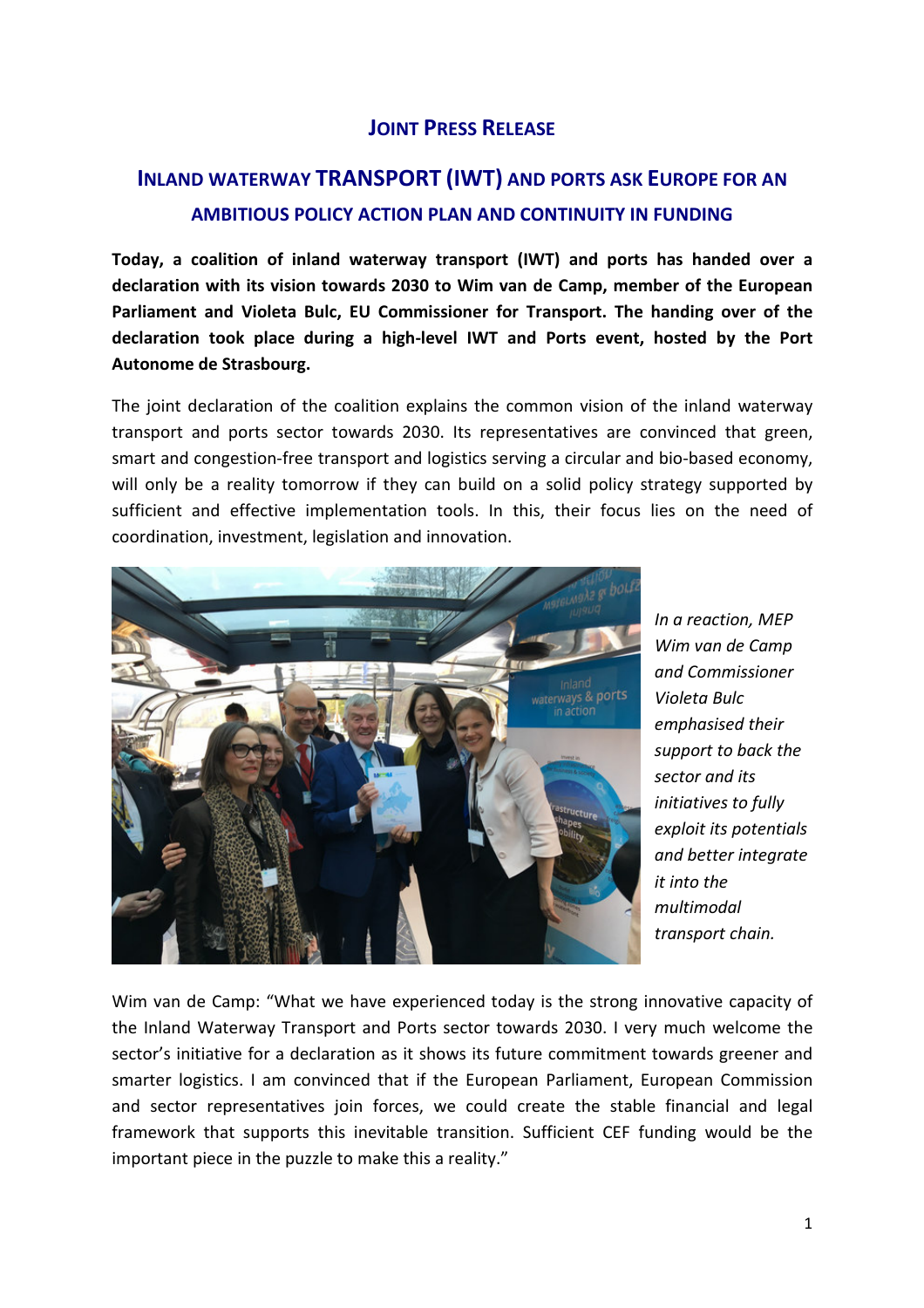Commissioner for Transport, Violeta Bulc is attending the Inland waterways and ports dialogue in Strasbourg today. The event gathers stakeholders and EU decision-makers to discuss a vision for inland waterways transport towards 2030.

At the occasion, Commissioner Bulc said: "European inland waterways and ports have united people and facilitated growth for centuries. Therefore, I welcome the sector's vision towards even more sustainability and innovation. It is high time to boost the potential for a digitally connected, low-carbon, and highly skilled inland navigation and port sector. A major step was achieved with the adoption yesterday of the Directive on professional qualifications in inland waterways by the European Parliament. The Directive is now only pending the approval of the Council of the EU."

Inland waterway transport, that is, the use of rivers, canals and lakes for connecting people and trade, provide a reliable and environmentally-friendly transport option. With 140 billion tonne kilometres, the sector makes a considerable contribution to the EU's transport system and the aim is to realise more multimodal integration. The EU seeks to make inland waterways a decarbonised, digital and innovative alternative, which provides efficient mobility throughout the EU. EU-supported projects and the sector do not only improve navigability, but also the ecological status and resilience against climate change. This can be achieved for example by promoting smart, clean and modular barges, and multimodal inland ports, as well as by deploying alternative fuels.

## **4 looks into the future**

During the event in Strasbourg, four looks into the future were discussed with Members of the European Parliament and European Coordinators.

Firstly, Diederik Antvelink (NedCargo) explored the pioneering innovations in the fleet from zero-emission to connected vessels. Secondly, Jean-Louis Jérôme (Port Autonome de Strasbourg) focused on the inland ports. He talked about green urban logistics and considered inland ports as circular economy hubs along the EU waterways.

Furthermore, Nadège Dewalque (De Vlaamse Waterweg) discussed how congestion-free logistics depend on well-connected quality waterway infrastructure.

Theresia Hacksteiner (European Barge Union) highlighted the importance of people as major asset of the sector. Supported by the Directive on Professional Qualifications, which was officially adopted by the European Parliament the previous day, a new competence-based system of education will be introduced in IWT, attracting qualified people to the sector and offering interesting jobs and career perspectives.